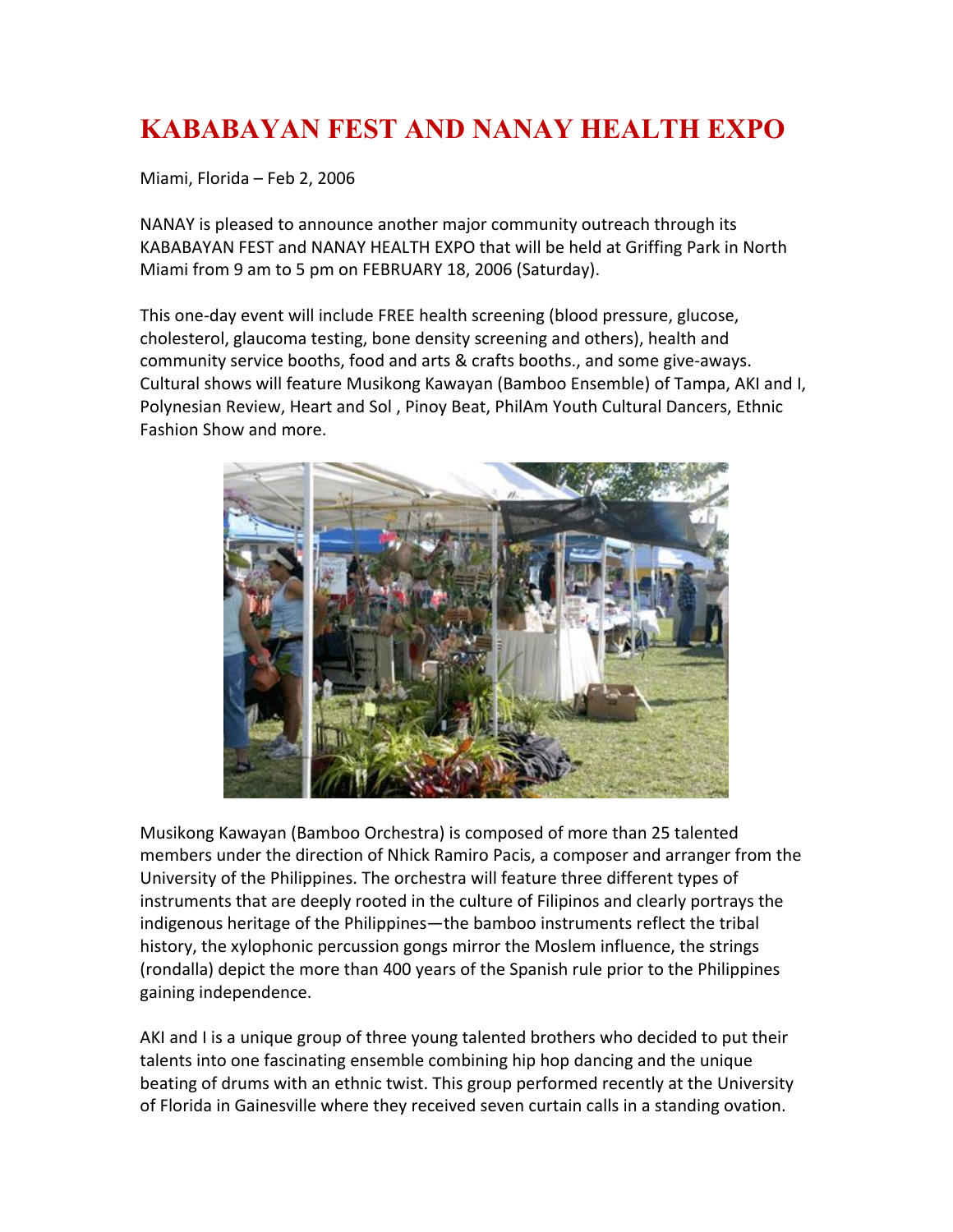Tama Leao's Polynesian Revue features Hula Girls, Fire Dancers and Island Music from the best Polynesian performers in town. Heart and Sol features local recording duo John B. and Dada.



The NANAY Health Expo will mark and serve as an official announcement of the formal partnership between NANAY, Inc., NANAY Health Center and Miami Beach Community Health Center.

NANAY, an acronym that stands for National Alliance to Nurture the Aged and the Youth has been providing supportive services to elders and youth since its incorporation in November 1994. Although initially targeting Asian elders and youth, NANAY's services have been extended to other ethnic groups particularly in North Miami where its Community Center is located. A total of 275 elders (age 60 and over) are currently fully registered at the NANAY Community Center and participating in our regularly scheduled activities. They consist of 94 Asians (34%), 69 Haitians (25%), 44 African Americans (16%), 46 Caucasians (17%), and 22 Hispanics (8%). Majority of them are residing in North Miami and immediate vicinities, although elders from Broward County also receive services.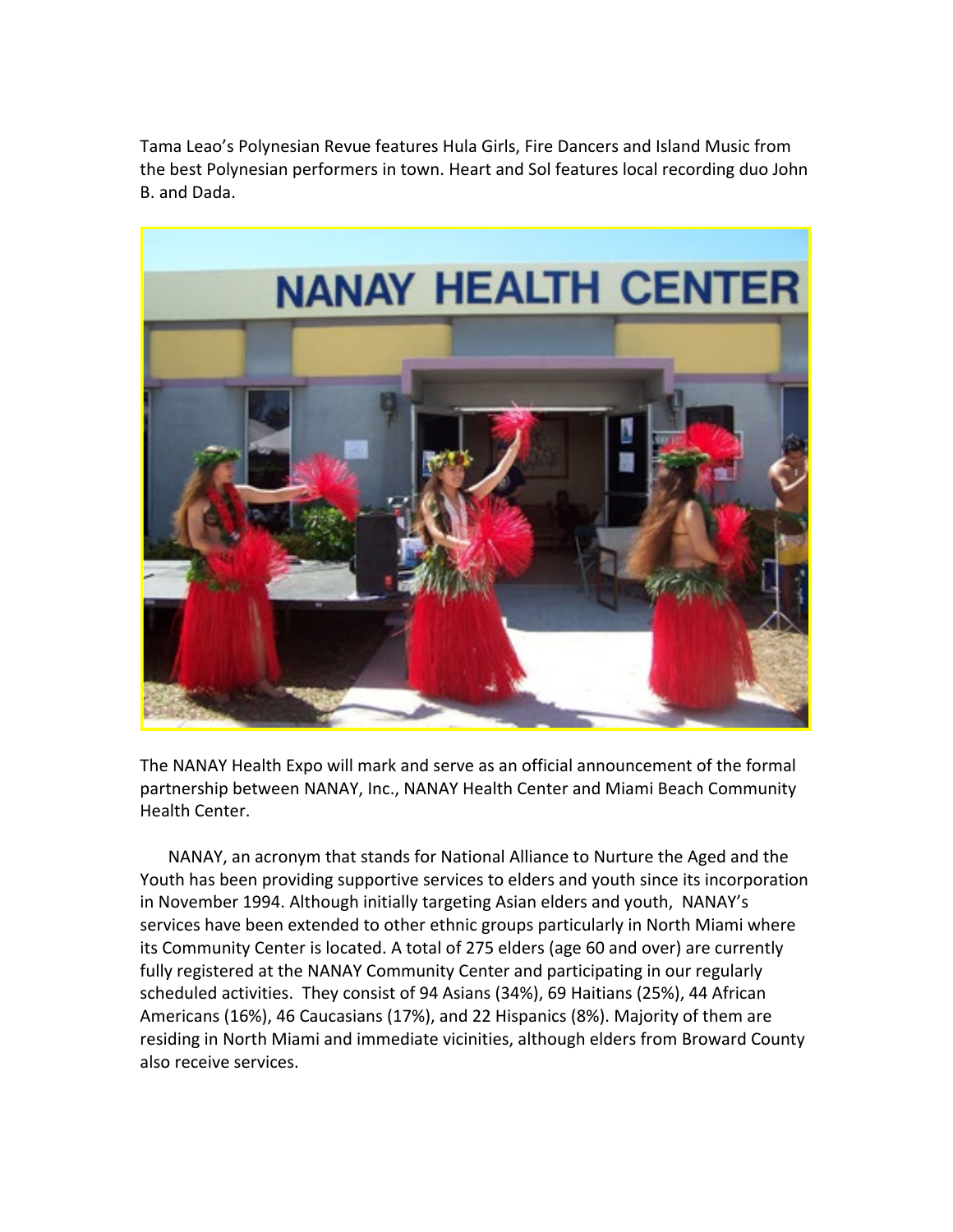Last year, hundreds of elders participated in numerous hours of Personal and Caregiver Counseling, Health Support (tai chi sessions, soft exercises, health screening and health counseling), Recreation and Center-Based Socialization at the NANAY Community Center. A total of 108 clients attended NANAY computer classes, 178 at risk elders in North Miami received home visits and family counseling through its Early Intervention Program, 78 elderly clients were provided special transport to doctor's appointments, banks, and shopping. 87 participants attended Financial Literacy-Money Smart Program for asset building, and 92 youths were served under Y-STEP Program.

NANAY Health Center official opened in North Miami last year, and provided primary health care services to 492 uninsured patients (195 Asians, 185 Haitians, 42 Hispanics, 56 African Americans, 14 Caucasians). A total of 576 adults ( 158 Non Hispanic Whites, 107 Haitian/African Americans, 84 Hispanics, 116 Asians) were vaccinated for hepatitis, influenza and/or pneumonia, 178 at risk elderly (mostly Haitian) clients received home visits, counseling, supportive services, and assistance in acquiring government benefits, and 150 children (106 Haitians, 21 Hispanics, 22 Black, 1 Asian) received a total of 422 shots of vaccines.

Established in 1977 as a federally funded community health center, the Miami Beach Community Health Center (MBCHC) has grown into a fully integrated medical facility offering a broad spectrum of services for patients of all ages. Through its newly established partnership and memorandum of agreement with NANAY, MBCHC will be providing primary medical care, program case management, family planning, pharmacy, obstetrics/gynecology, dental, counseling programs, pediatrics, health education programs, podiatry, prenatal care, laboratory and immune support programs to patients of NANAY Health Center in North Miami. Miami Beach Community Health Center is a member of the National Association of Community Health Centers and the Florida Association of Community Health Centers. Governed by a community board of directors, it is a JCAHO-accredited, not-for-profit corporation.

KABABAYAN FEST and NANAY HEALTH EXPO is sponsored by LBC, which has become a household name to Filipinos since launching its cargo and courier services in Luzon, Philippines during the post World War II period over half a century ago. LBC now has over 60 branches in the U.S. that link *people* to *people* through the express delivery of services that include cargo, courier, money remittance and travel. In the start of the new millennium, LBC USA has put up LBC Foundation to bridge corporate interests with public needs.

Kababayan Alliance Program (KAP) is a joint project of the LBC Foundation and various organizations located throughout the United States. KAP aims to provide these organizations with the means and capability to reach constituents around the world with information that is crucial to the needs of an ever-growing global Filipino community.